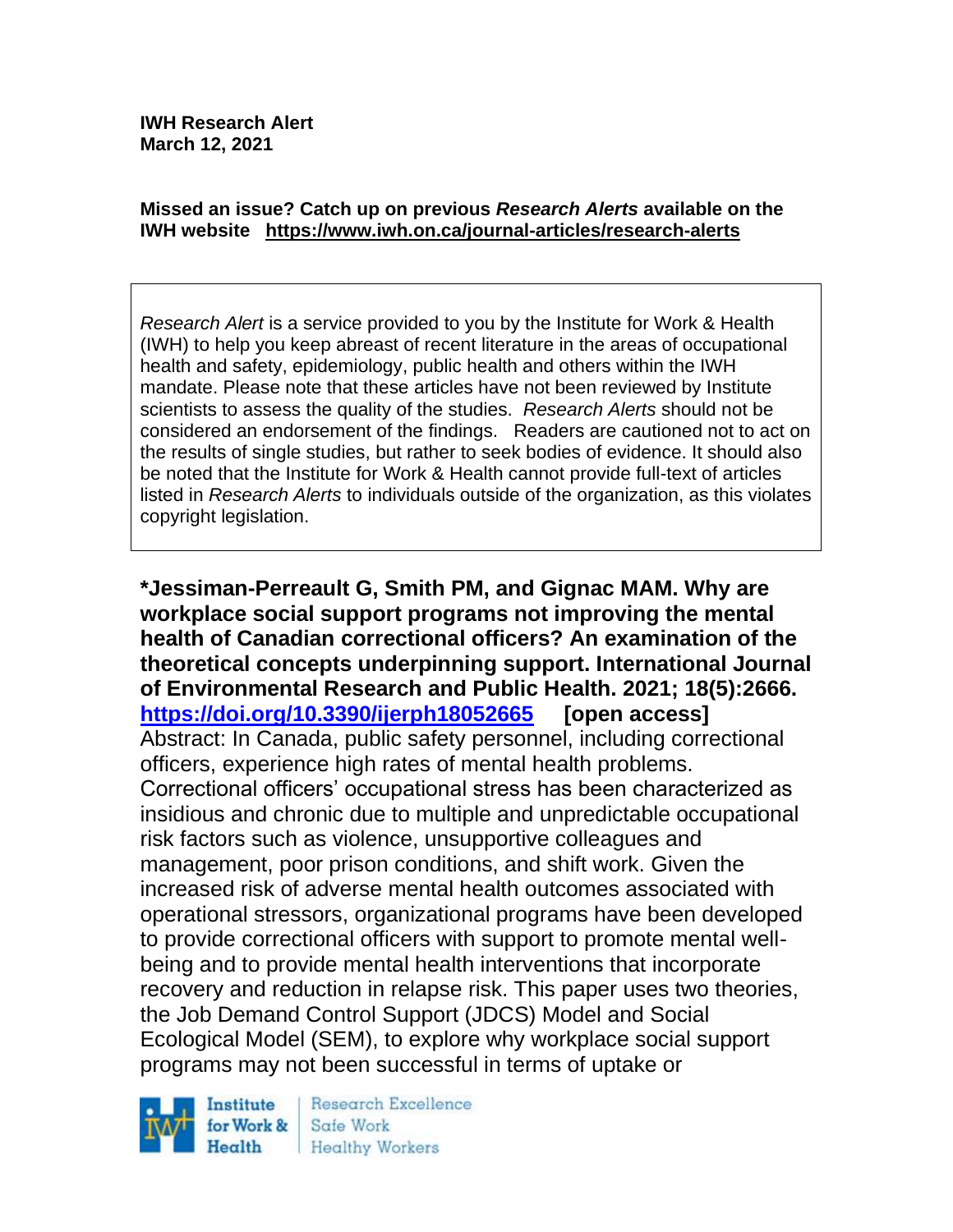effectiveness among correctional officers in Canada. We suggest that structural policy changes implemented in the past 15 years have had unintentional impacts on working conditions that increase correctional officer workload and decrease tangible resources to deal with an increasingly complex prison population. Notably, we believe interpersonal support programs may only have limited success if implemented without addressing the multilevel factors creating conditions of job strain

### **\*Rahim A, McIsaac MA, Aronson KJ, Smith PM, and Tranmer JE. The associations of shift work, sleep quality, and incidence of hypertension in Ontario adults: a population-based study. Canadian Journal of Cardiology. 2021; 37(3):513-518. <https://doi.org/10.1016/j.cjca.2020.09.003>**

Abstract: BACKGROUND: Relatively few population-based studies have explored the relationship and potential mechanisms between exposure to shift work and hypertension. The study objectives for this study were to determine 1) if history of shift work was associated with increased rates of hypertension among working adults, and 2) if sleep quality mediated this relationship. METHODS: We conducted a population-based cohort study using data from Ontario respondents (aged 35-69 y) in the 2000-2001 Canadian Community Health Survey, which was linked to administrative health data housed at the Institute for Clinical Evaluative Sciences. Our sample included survey participants who were employed with no previous diagnosis of hypertension (n= 7420). During a 12-year follow-up window, we determined the time of hypertension diagnosis based on a previously validated algorithm; and explored the mediating effect of sleep quality using marginal structural effect models. RESULTS: The study sample included 2079 shift workers and 5341 day workers. Shift workers reported less refreshing sleep, more trouble sleeping, and poorer sleep quality overall compared with day workers. In 12 years of follow-up, 31.3% of workers developed hypertension. History of shift work was associated with higher hypertension rates in both men (hazard ratio [HR] 1.21, 95% confidence interval [CI] 1.02-1.44) and women (HR 1.26, 95% CI 1.03-1.55). There was no evidence that these associations were mediated by past sleep quality. CONCLUSIONS: History of shift work schedules is associated with increased rates of hypertension. Shift work disrupts sleep, but further

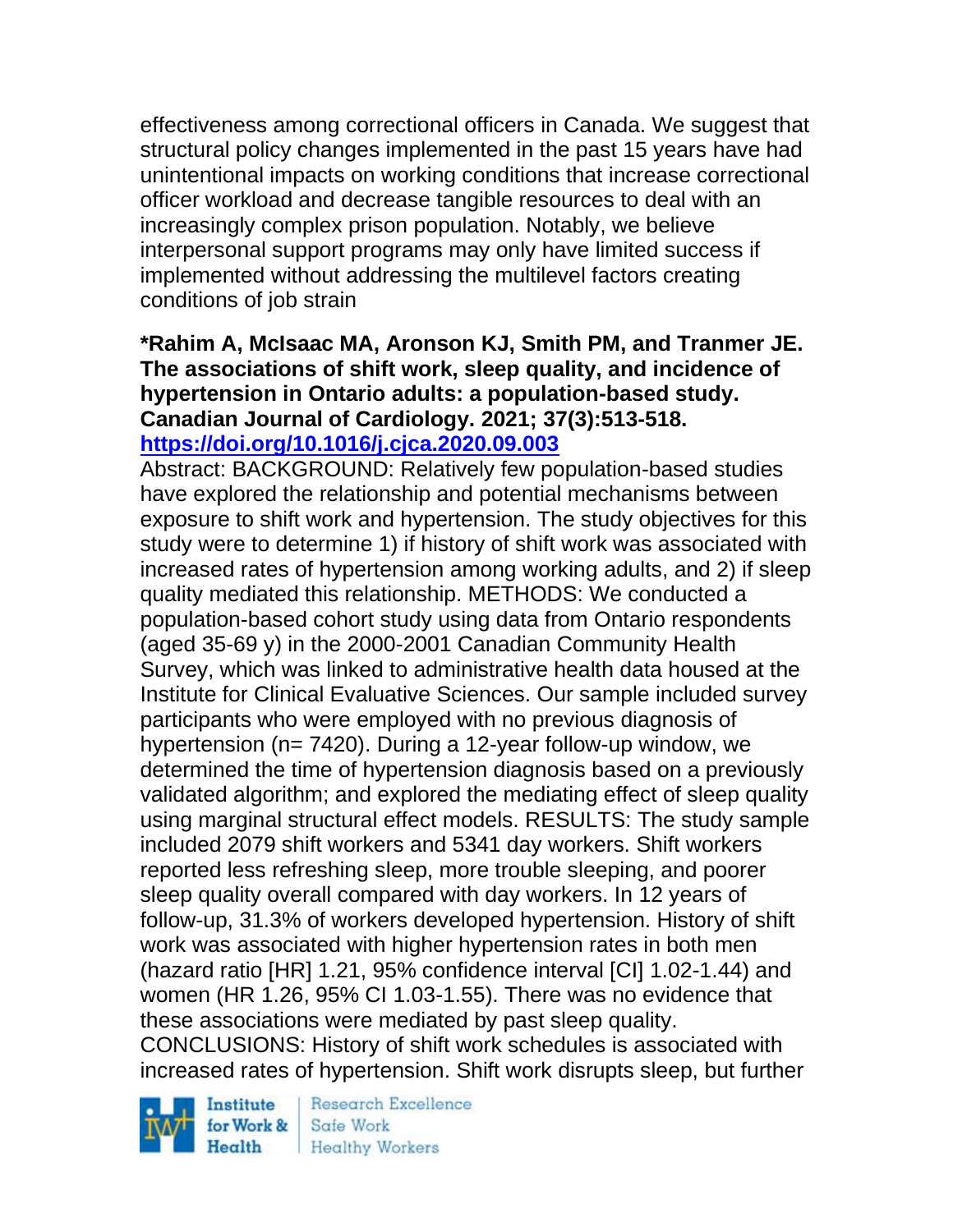longitudinal studies are needed to determine if sleep quality mediates the association between shift work and hypertension

### **\*Sears JM, Fulton-Kehoe D, and Hogg-Johnson S. Initial return to work and long-term employment patterns: associations with work-related permanent impairment and with participation in workers' compensation-based return-to-work programs. American Journal of Industrial Medicine. 2021; [epub ahead of print].**

## **<https://doi.org/10.1002/ajim.23233>**

Abstract: Background: Roughly 10% of injured workers experience work injuries that result in permanent impairment and a permanent partial disability (PPD) award. This study aimed to characterize and quantify long-term employment outcomes for injured workers, by the degree of whole body impairment (WBI) and by participation in several workers' compensation (WC)-based return-to-work (RTW) programs. Methods: A retrospective cohort of 43,968 Washington State workers were followed for up to 10 years after WC claim closure (2009-2017). Degree of impairment was classified as: (1) no PPD award, (2) PPD award with WBI < 10%, or (3) PPD award with WBI = 10%. State wage files were used to construct employment outcomes for regression, modeling: (1) time to first RTW, (2) time to first RTW interruption, (3) RTW volatility, and (4) employment gaps. Results: Wage patterns and employment outcomes differed significantly by the degree of impairment. Compared to other workers, workers with WBI = 10% had delayed RTW, shorter average times to first RTW interruption, and higher rates of both RTW interruptions and quarters without wages. Time to first RTW averaged over a year, increasing with the degree of impairment. About 9% overall-and 27% of workers with =10% WBI-had no observed wages after claim closure. In adjusted models, workers with  $WBI = 10\%$  had significantly poorer employment outcomes, compared to workers with no PPD award (p < 0.001). Conclusions: State wage files provide an efficient approach to identifying RTW patterns. Workers with permanent impairment were at substantially higher risk of poor employment outcomes. WC-based RTW programs may promote better employment outcomes.

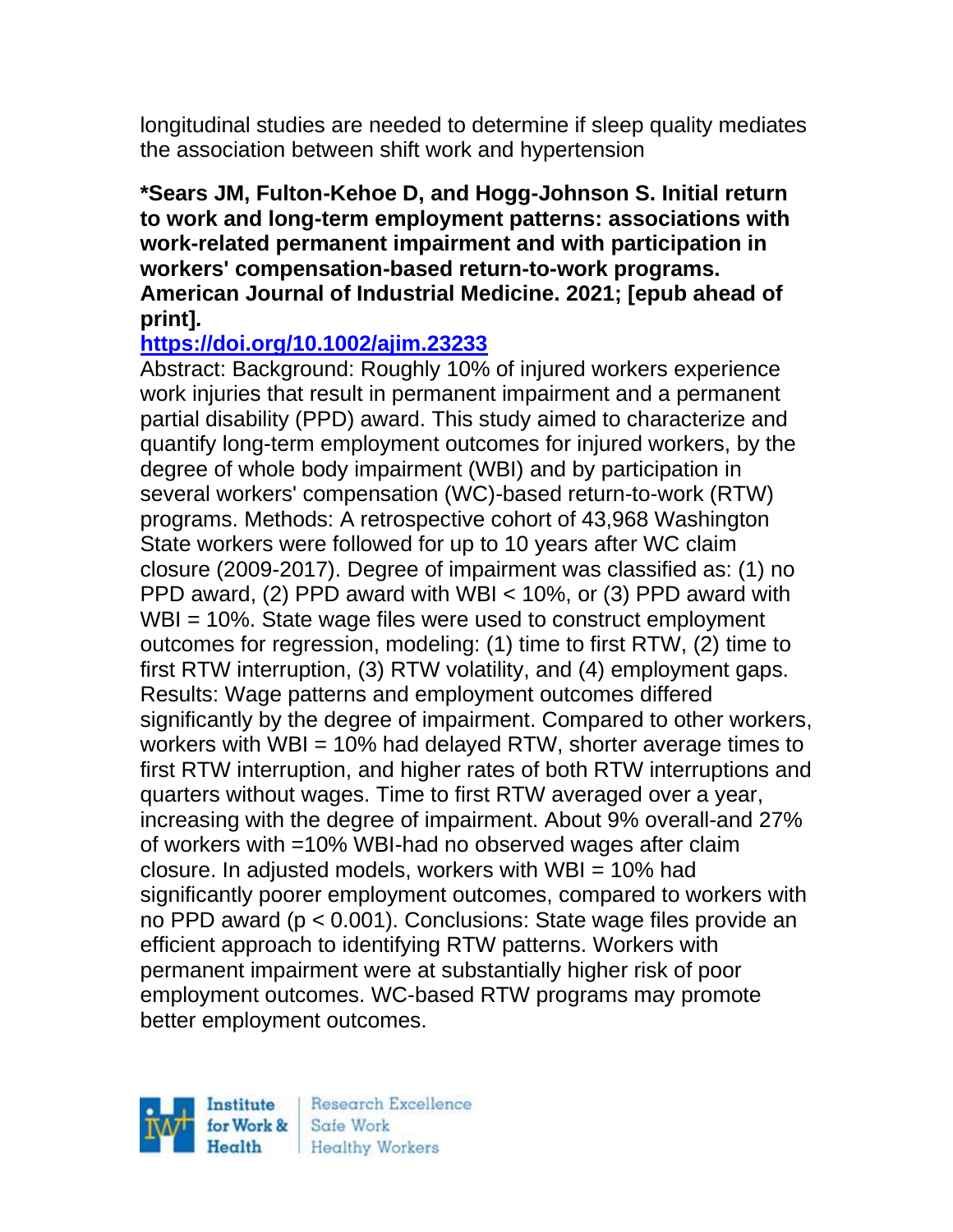**Bush AM, Bunn TL, and Liford M. Identification of work-related injury emergency department visits using International Classification of Diseases, Tenth Revision, Clinical Modification (ICD-10-CM) codes. Injury Prevention. 2021; 27(S1):i3-i8. <https://doi.org/10.1136/injuryprev-2019-043507> [open access]** Abstract: INTRODUCTION: Emergency department (ED) visit discharge data are a less explored population-based data source used to identify work-related injuries. When using discharge data, work-relatedness is often determined by the expected payer of workers' compensation (WC). In October 2015, healthcare discharge data coding systems transitioned to the International Classification of Diseases, Tenth Revision, Clinical Modification (ICD-10-CM). ICD-10- CM's structure offers potential new work-related codes to enhance work-related injury surveillance. This study identified work-related ED visits using relevant ICD-10-CM work-related injury codes. Cases identified using this method were compared with those identified using the WC expected payer approach. METHODS: State ED visit discharge data (2016-2019) were analysed using the CDC's discharge data surveillance definition. Injuries were identified using a diagnosis code or an external cause-of-injury code in any field. Injuries were assessed by mechanism and expected payer. Literature searches and manual review of ICD-10-CM codes were conducted to identify possible work-related injury codes. Descriptive statistics were performed and assessed by expected payer. RESULTS: WC was billed for 87 361 injury ED visits from 2016 to 2019. Falls were the most frequent injury mechanism. The 246 ICD-10-CM work-related codes identified 36% more work-related ED injury visits than using WC as the expected payer alone. CONCLUSION: This study identified potential ICD-10-CM codes to expand occupational injury surveillance using discharge data beyond the traditional WC expected payer approach. Further studies are needed to validate the work-related injury codes and support the development of a workrelated injury surveillance case definition

**Caban-Martinez AJ, Hughes J, and Bator C. A total worker health approach to skin exposure assessment: experiences from the firefighter cancer initiative. Annals of Work Exposures and Health. 2021; 65(2):143-147.** 

**<https://doi.org/10.1093/annweh/wxaa066>**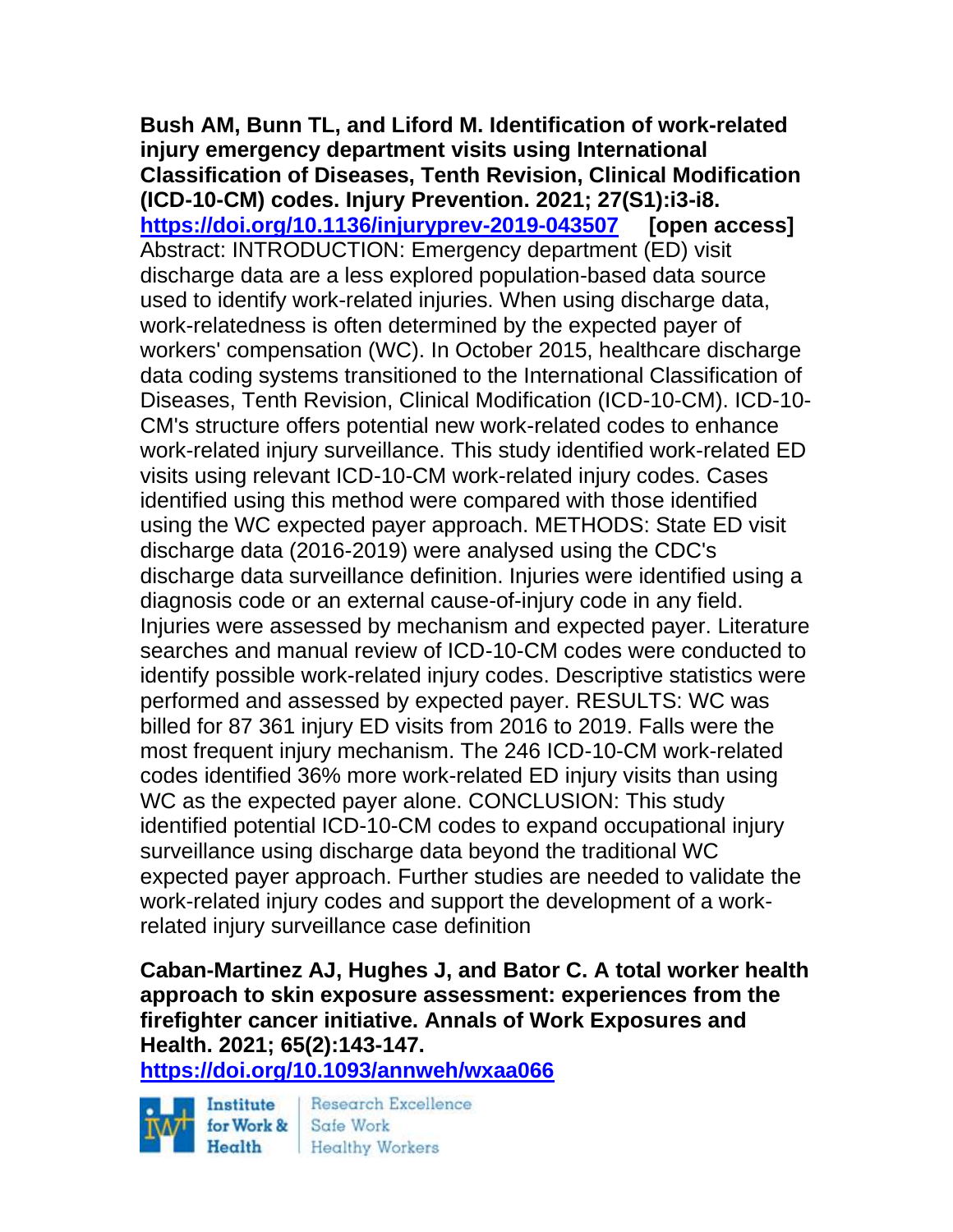Abstract: Increasing scientific evidence suggests that addressing complex, wide-ranging concerns among worker populations should include the integration of traditional occupational safety and health with often siloed worksite wellness programs. The Total Worker Health (TWH) approach developed by the National Institute for Occupational Safety and Health can support skin cancer prevention efforts by integrating organizational-level policies, programs, and practices that strategically merge both skin protection from workrelated safety and health hazards with promotion of skin illness prevention efforts. In the firefighter workforce, epidemiologic studies suggest an increased risk of skin cancer despite the use of personal protective equipment during fire incident response. Mechanisms for dermal absorption of carcinogenic compounds such as polycyclic aromatic hydrocarbons have given insight into how these hazardous chemicals can enter the skin and increase cancer risk. Mitigation of carcinogenic exposures requires a TWH approach that merges skin protection and promotion, routine surveillance, skin health assessment, worksite-based interventions, and regular evaluation of program activities. In this commentary, an example of a TWH approach is provided from the Firefighter Cancer Initiative (FCI), a transdisciplinary initiative focused at addressing excess burden of cancer in the firefighter workforce. The FCI builds on the TWH approach through the following components: (i) organizational leadership commitment; (ii) elimination of workplace hazards and promotion of worker well-being; (iii) engagement of workers in program design and delivery; (iv) ensuring confidentiality and privacy in program participation; and (v) integrating systems effectively. Occupational hygienists have strong potential to play a crucial role beyond traditional risk assessment, exposure assessment, and health protection that further includes skin health promotion and integration of related programs into a TWH framework

### **Cherrie JW, Nioi A, Wendelboe-Nelson C, Cowan S, Cherrie M, Rashid S, et al. Exposure to solar UV during outdoor construction work in Britain. Annals of Work Exposures and Health. 2021; 65(2):176-182.**

#### **<https://doi.org/10.1093/annweh/wxaa028>**

Abstract: Excessive exposure to ultraviolet (UV) radiation from the sun in summer can cause skin cancer and in Britain there are around

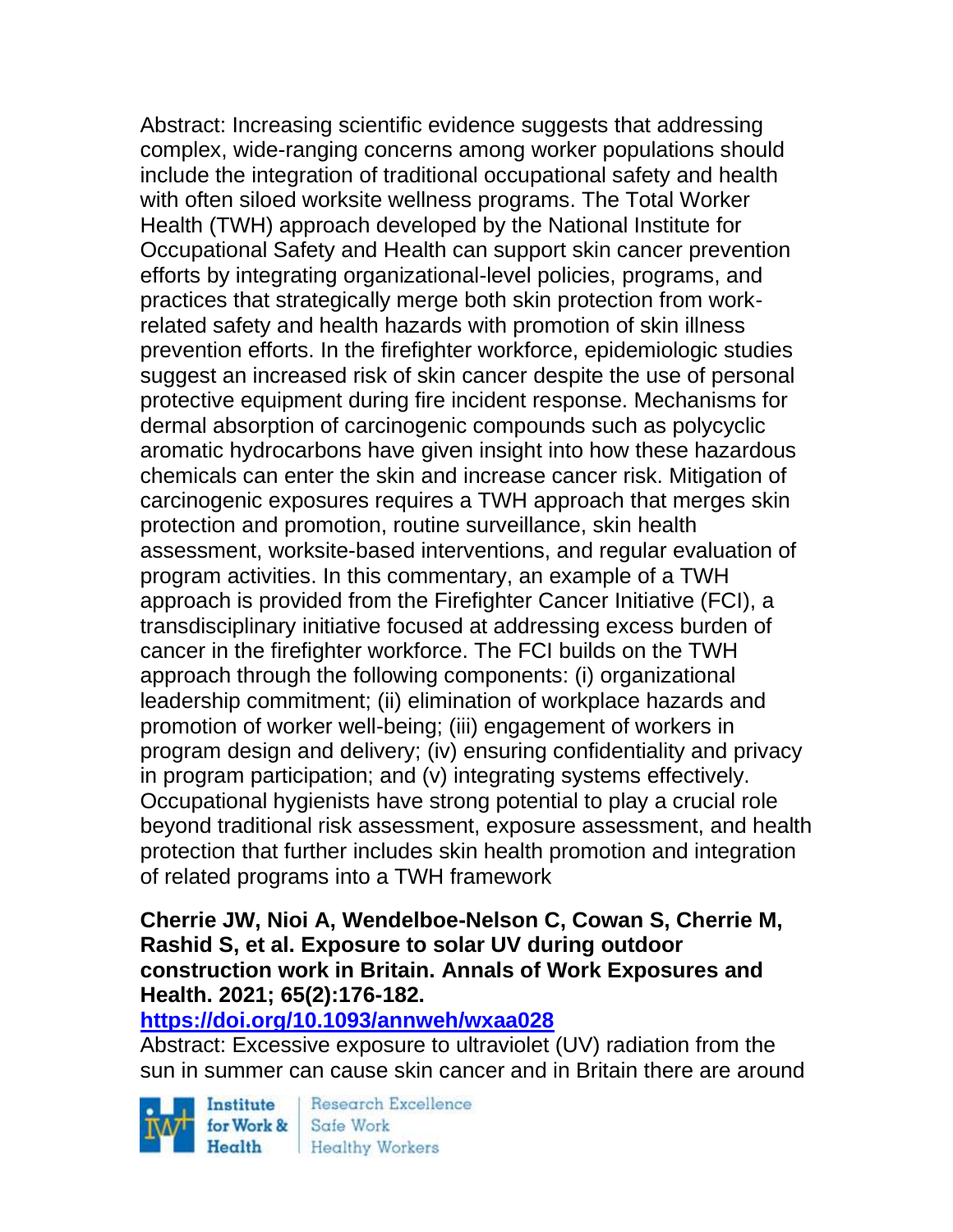1500 new cases of non-melanoma skin cancer (NMSC) each year, caused by exposure to solar UV at work. Little is known about the magnitude of UV exposure amongst outdoor construction workers in Britain, although this is one of the main groups at risk. The aim of this paper is to summarise measurements of erythema-weighted UVB radiation amongst construction workers in Scotland and the Southeast of England and interpret the data in terms of the risk of NMSC. The measurements were made as part of an intervention study using short mobile phone text messages to alter worker behaviour to either reduce UV exposure in summer or increase serum vitamin D in winter; the intervention is only briefly reported here. Data were collected from 67 workers from 9 worksites, of whom 41 provided measures of UV exposure for 758 working days. Daily exposure ranged from 0 to 13.47 standard erythema dose (SED), with the mean exposure for outdoor workers being 2.0 SED and the corresponding value for indoor workers being 0.7 SED. These data were obtained from a sensor located on the back of the workers hard hat; others have measured exposure on the wrist or upper arm and these locations probably, on average, have higher levels of UV exposure. It is likely that an outdoor construction worker in Britain could accumulate sufficient solar UV exposure over 30-40 years of work to more than double their risk of NMSC. We argue that employers in Britain should take a more proactive approach to manage sun safety and they should take responsibility for skin health surveillance for their workers

### **Chomem P and Motter AA. Analysis of physical and physiological workloads of nursing in the surgical center. Work. 2021; 68(2):425-435.**

### **<https://doi.org/10.3233/WOR-203383>**

Abstract: BACKGROUND: Operating room nursing professionals are exposed to different workload. It is necessary to recognize which situations resulting from their tasks interfere with the health of the professional. OBJECTIVES: We aimed to identify the physical and physiological loads on operating room nurses and their impact on the health as well as trace ergonomic recommendations based on the literature and performed analysis. METHODS: The is an exploratory, observational, descriptive research conducted in the surgical center of a university hospital between August 2017 and July 2018. Nursing

Institute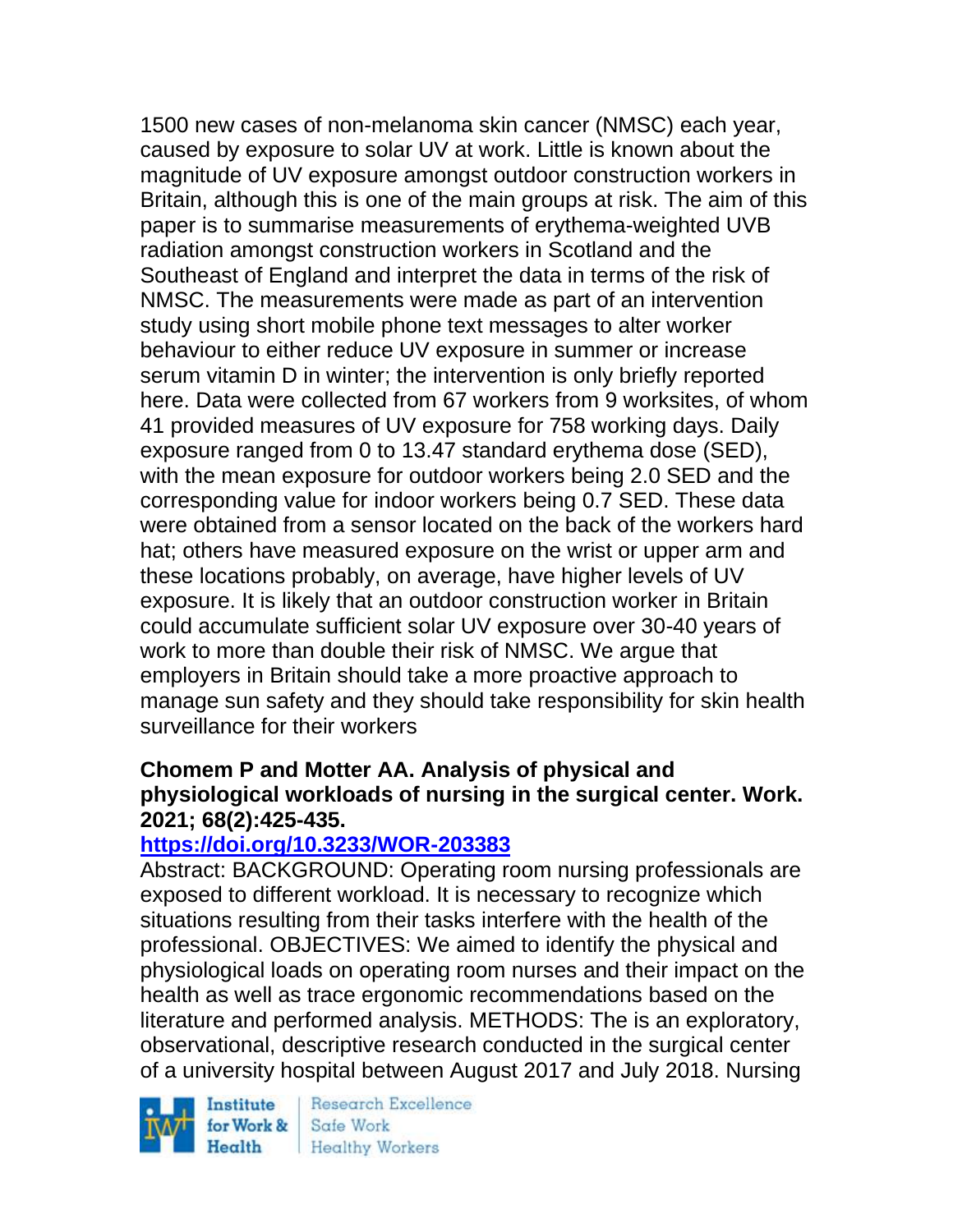staff of both genders who worked as transport professionals or room circulators were included in the study. Data collection in the OR went through stages of Ergonomic Workplace Analysis (EWA), through semi-structured interviews addressing the physical and physiological work issues and a worksheet of data collected from the observations of the practitioners' actions. RESULTS: The study included 20 nursing workers of both genders with an average of 17.33±12.58 years of work experience. The most reported problematic factors were: lack of material, staff pressure, patient transporting, employment legal status with the institution, and lack of communication among the practitioners. CONCLUSIONS: There was a physical effort during the activity and a high prevalence of workers with pain complaints, which justifies the investigation

**Eftedal M, Tveito TH, Gensby U, Islam MK, Lie SA, Aasland G, et al. Comparing two interdisciplinary occupational rehabilitation programs for employees on sick leave: a mixed-method design study protocol. BMC Musculoskeletal Disorders. 2021; 22(1):158. <https://doi.org/10.1186/s12891-021-03994-3> [open access]** Abstract: BACKGROUND: Musculoskeletal disorders (MSDs) and common mental disorders (CMDs) are the most frequent reasons for long-term sick leave and work disability. Occupational rehabilitation programs are used to help employees return to work (RTW). However, knowledge regarding the effect of these programs is scarce, and even less is known about which programs are best suited for which patients. This study aims to compare the RTW results of two interdisciplinary occupational rehabilitation programs in Norway, as well as to examine the delivery and reception of the two programs and explore the active mechanisms of the participants' RTW processes. METHODS/DESIGN: We will use a mixed-method convergent design to study the main outcome. Approximately 600 participants will be included in the study. Eligible study participants will be aged 18-60 years old and have been on sick leave due to MSDs, CMDs, or both for at least 6weeks. Interdisciplinary teams at both participating clinics will deliver complex occupational rehabilitation programs. The inpatient rehabilitation program has a duration of 4 weeks and is full time. The outpatient program has a duration of 3 months and involves weekly sessions. The primary outcome is RTW. Secondary outcomes are differences in the

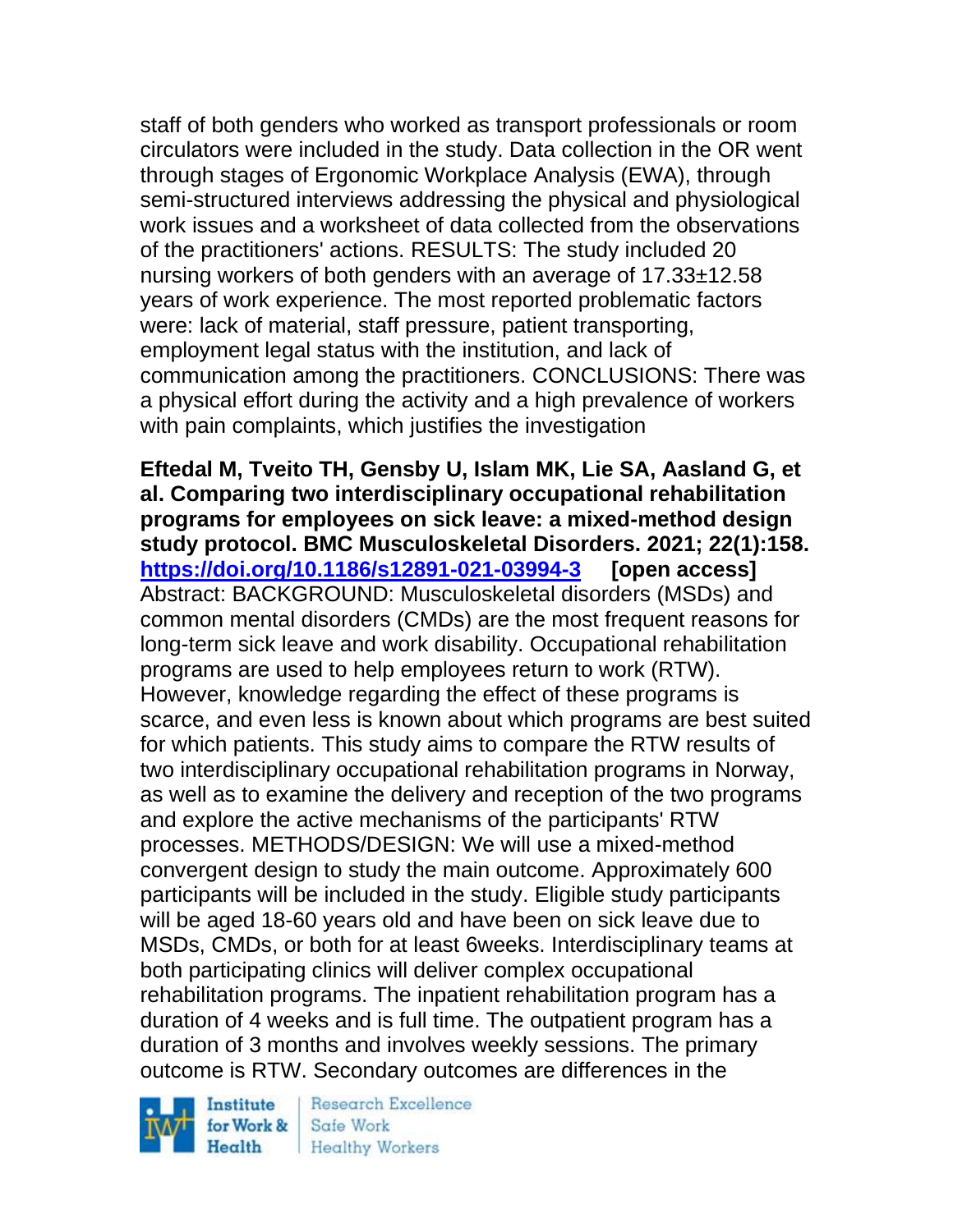incremental cost for an averted sick leave day, cost utility/benefit, and differences between the programs regarding improvements in known modifiable obstacles to RTW. Subgroup analyses are planned. The researchers will be blinded to the intervention groups when analyzing the quantitative RTW data. DISCUSSION: This study aims to provide new insights regarding occupational rehabilitation interventions, treatment targets, and outcomes for different subgroups of sick-listed employees and to inform discussions on the active working mechanisms of occupational rehabilitation and the influence of context in the return-to-work process. TRIAL REGISTRATION: Current controlled trials ISRCTN12033424 , 15.10.2014, retrospectively registered

#### **Fraeulin L, Holzgreve F, Haenel J, Filmann N, Schmidt H, Bader A, et al. A device-based stretch training for office workers resulted in increased range of motion especially at limited baseline flexibility. Work. 2021; 68(2):353-364. <https://doi.org/10.3233/WOR-203273>**

Abstract: Background: It is unclear whether and under which conditions stretch training programs lead to gains in flexibility when applied in work health promotion for office workers in order to reduce musculoskeletal disorders (MSD). Objective: The aim of this study was to analyze whether the stretch training "five-Business" leads to gains in range of motion (ROM). Furthermore, the influence of baseline flexibility and socio-demographic factors (sex, age, weight, height and body mass index (BMI)) on trainability was assessed. Methods: 161 office workers ( $n = 45$  female;  $n = 116$  male) without major MSD were recruited. Over three months, a standardized static stretch training ("five-Business") was executed on a device, supervised twice per week for 10 min. ROM was assessed using a digital inclinometer (shoulder, hip and trunk extension) and a tape measure (fingertip-to-floor and lateral inclination). Results: ROM gains (p=0.001) were present in all tests, except for the hip extension. ROM changes correlated moderately (0.24-0.62) with the baseline flexibility (p=0.001). Subjects with limited flexibility reached the largest gains (1.41-25.33%). Regarding the socio-demographic factors only one low correlation occurred (weight - retroflexion; - 0.177). Conclusion: The "five-Business" stretch training effectively

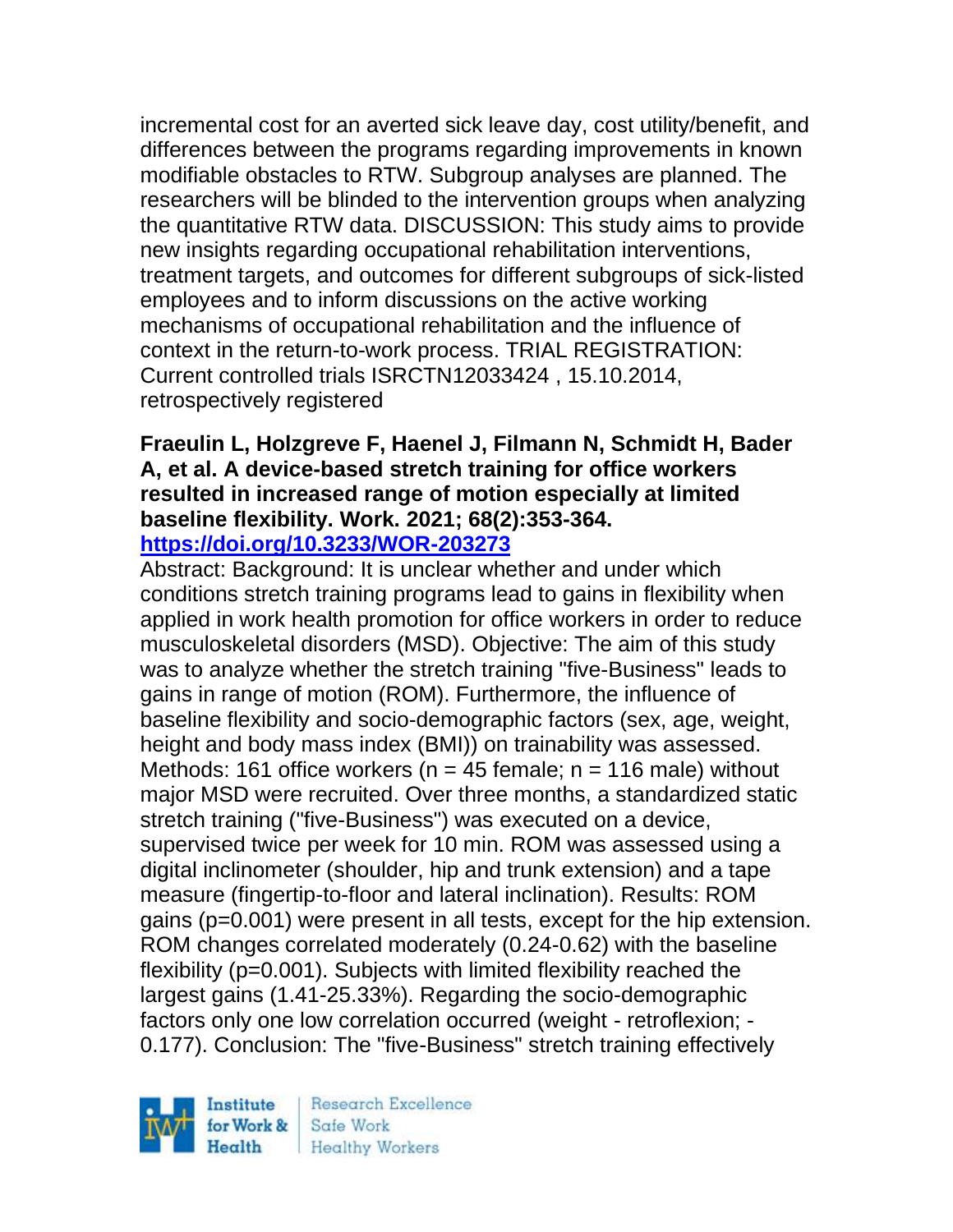increases ROM in office workers, especially when baseline flexibility is limited.

### **Holness DL, Kudla I, DeKoven JG, and Skotnicki S. The utility of an occupational contact dermatitis patch test database in the analysis of workplace prevention activities in Toronto, Canada. Annals of Work Exposures and Health. 2021; 65(2):196-200. <https://doi.org/10.1093/annweh/wxaa077>**

Abstract: BACKGROUND: Occupational skin diseases are common suggesting that there are still gaps in workplace prevention. Patch test surveillance systems provide an opportunity to collect work related information in addition to clinical information and patch test results. OBJECTIVES: To examine 5 years of data related to workplace prevention by industry sector in a patch test surveillance database for workers with a diagnosis of occupational contact dermatitis. METHODS: The study was approved by the Research Ethics Board of St Michael's Hospital. Information including demographics, clinical history, healthcare utilization, and workplace characteristics and prevention practices in addition to patch test results was collected from consenting patients. RESULTS: Workers in the healthcare and manufacturing sectors were more likely to report workplace training including skin protection training, whereas those in services and construction were less likely to report training. CONCLUSIONS: Collecting basic workplace information with patch test surveillance databases can inform the occupational health and safety system about prevention practices in the workplace and identify areas for focussed intervention

**Jonsson J, Matilla-Santander N, Kreshpaj B, Orellana C, Johansson G, Burstrom B, et al. Exploring multidimensional operationalizations of precarious employment in Swedish register data: a typological approach and a summative score approach. Scandinavian Journal of Work, Environment & Health. 2021; 47(2):117-126.** 

**<https://doi.org/10.5271/sjweh.3928> [open access]** Abstract: Objectives This study aimed to explore multidimensional operationalizations of precarious employment (PE) in Swedish register data using two approaches: (i) a typological approach and (ii) a dimensional, summative scale approach. It also examined the

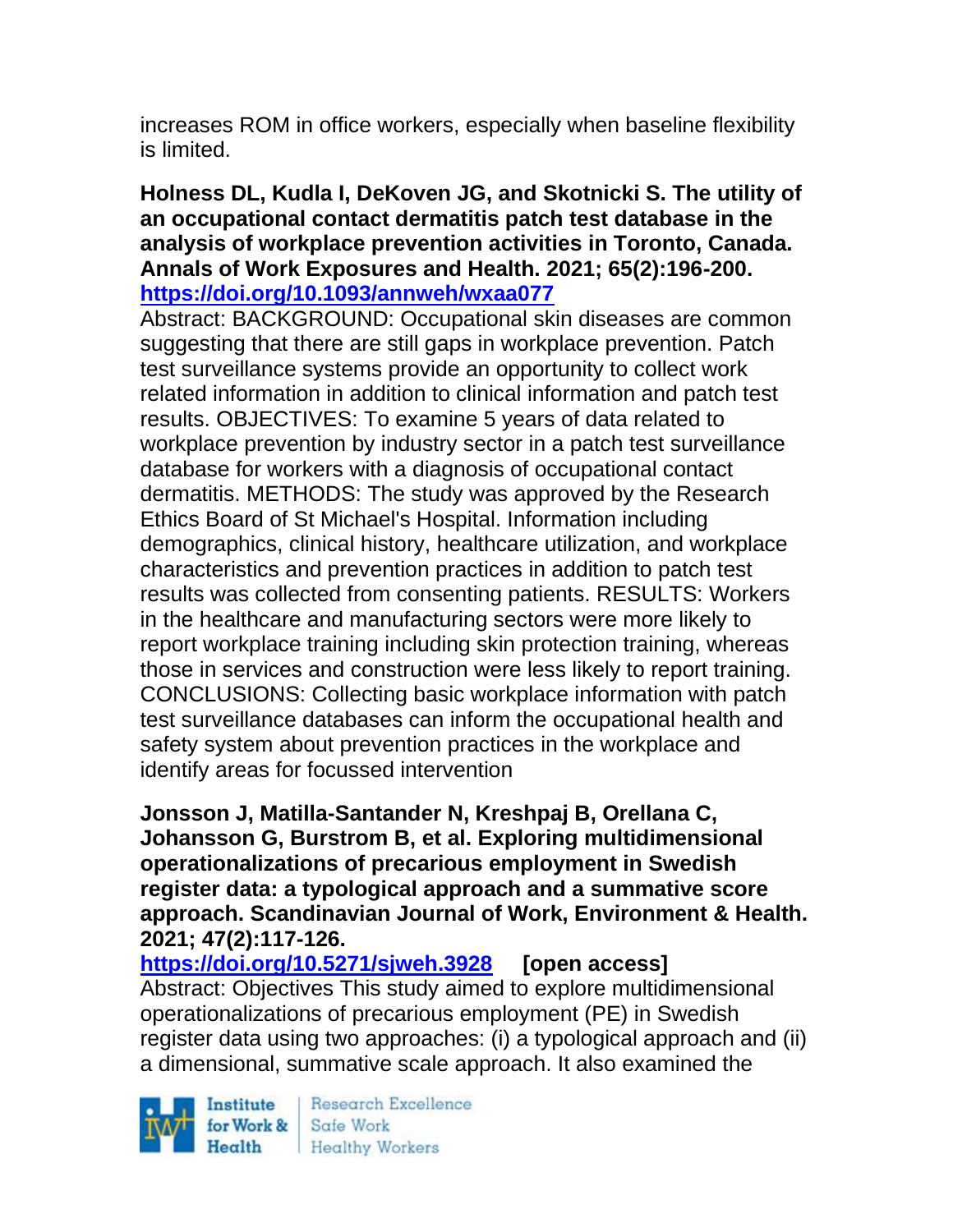distribution of sociodemographic and occupational characteristics of precarious employees in Sweden. Method Register data was retrieved on individuals and their employers in the Swedish workforce. Five items corresponding to three dimensions of PE were operationalized: contractual relationship insecurity, contractual temporariness, multiple jobs/sectors, income level, and lack of unionization. First, latent class analysis was applied and a typology of six employment types emerged. Second, a summative scale was constructed by scoring all PE-items. Results Three types of PE were found using the typological approach, which were characterized by direct employment, solo self-employment and multiple job holding, respectively. The summative scale score ranged between -10 and +2 (average: -1.8). Particularly poor scores were seen for solo selfemployed, multiple job holders/multiple sectors, and low income. Female gender, young age, low education and foreign origin were prone to precariousness. PE was more frequent among certain economic sectors and occupations. Conclusions Using an existing register of labor market data, two operationalizations of PE were constructed and rendered promising for exposure assessment. Hence, the operationalizations could be of interest for countries with similar data structure. Both approaches highlighted precarious combinations of employment conditions and pointed towards the existence of a wide continuum of precariousness on the labor market. Etiological studies and research assessing trends over time are needed to validate these findings

### **Karimpour S, Jahani F, and Shirali GA. The relationship between safety attitude and safety performance in the petrochemical industry: the mediating role of safety climate. Work. 2021; 68(2):507-517.**

### **<https://doi.org/10.3233/WOR-203353>**

Abstract: BACKGROUND: This study aimed to investigate the relationship between safety attitudes and safety performance considering the mediating role of safety climate in the petrochemical industry. METHOD: The statistical population of this study included all 1700 employees in the petrochemical industry of Iran, among whom 320 were randomly selected as the participants and completed the research questionnaire. Then, the validity (content, convergent, and divergent) and reliability (Cronbach's alpha and composite reliability)

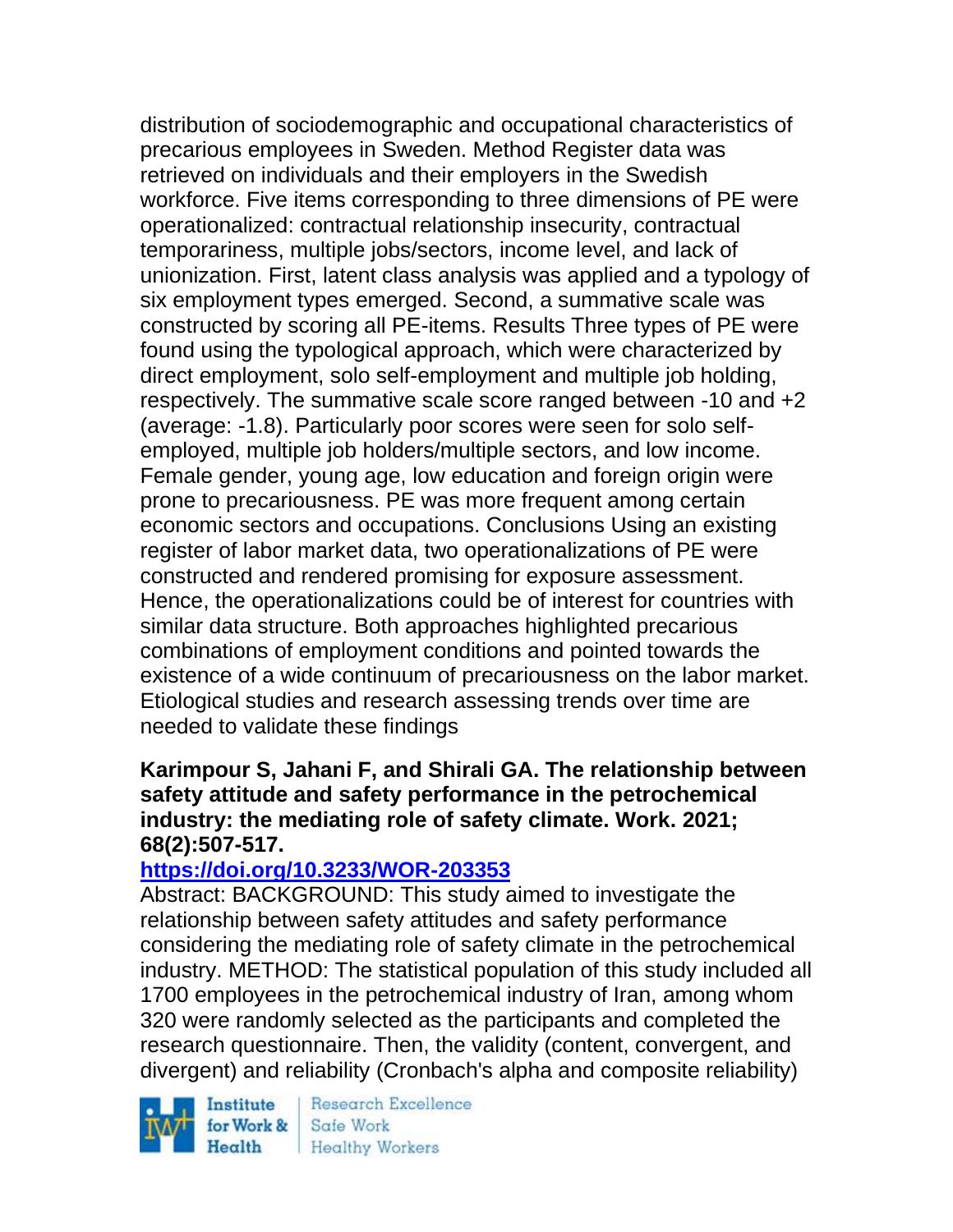of the instrument were examined, and the research hypotheses were tested using Smart partial least squares (PLS) software. RESULTS: The results showed that the model has goodness of fit and, thereby, the positive effect of safety attitude on safety performance was confirmed. In addition, the mediating role of safety climate in the relationship between safety attitude and safety performance was proved. That is, 39.6% of the total effect of safety attitude on safety performance was explained through the mediating role of safety climate. CONCLUSION: The findings of this study can improve safety culture and bring about excellent safety performance in petrochemical industries

## **Lindsay S, Osten V, Rezai M, and Bui S. Disclosure and workplace accommodations for people with autism: a systematic review. Disability and Rehabilitation. 2021; 43(5):597- 610.**

## **<https://doi.org/10.1080/09638288.2019.1635658>**

Abstract: Purpose: The objective of this systematic review was to describe the prevalence and processes of disability disclosure for persons with autism spectrum disorder. Methods: Systematic searches of seven international databases revealed 26 studies meeting our inclusion criteria. We analyzed these studies with respect to participant demographics, methodology, results and quality of the evidence. Results: Among the 26 studies, 7006 participants (aged 13- 75, mean 28.1 years) were represented across seven countries. Our findings showed that rates of disclosure and receiving workplace accommodations varied considerably. Benefits of disclosing in the workplace included greater acceptance and inclusion, receiving accommodations, and increasing awareness about autism. Limitations of disclosing to employers involved experiencing stigma and discrimination. Factors affecting decisions to disclose included age at diagnosis, social demands of the job, and workplace policies. Types of accommodations that were received or desired included adjustments to the job interview process, schedules (i.e., flexibility, working from home), job content or working conditions, environment (i.e., lighting, quiet space); support with communication and social skills; and disability awareness training for their workplace colleagues. Conclusions: Our findings highlight that disclosing a condition of autism in the workplace and requesting accommodations

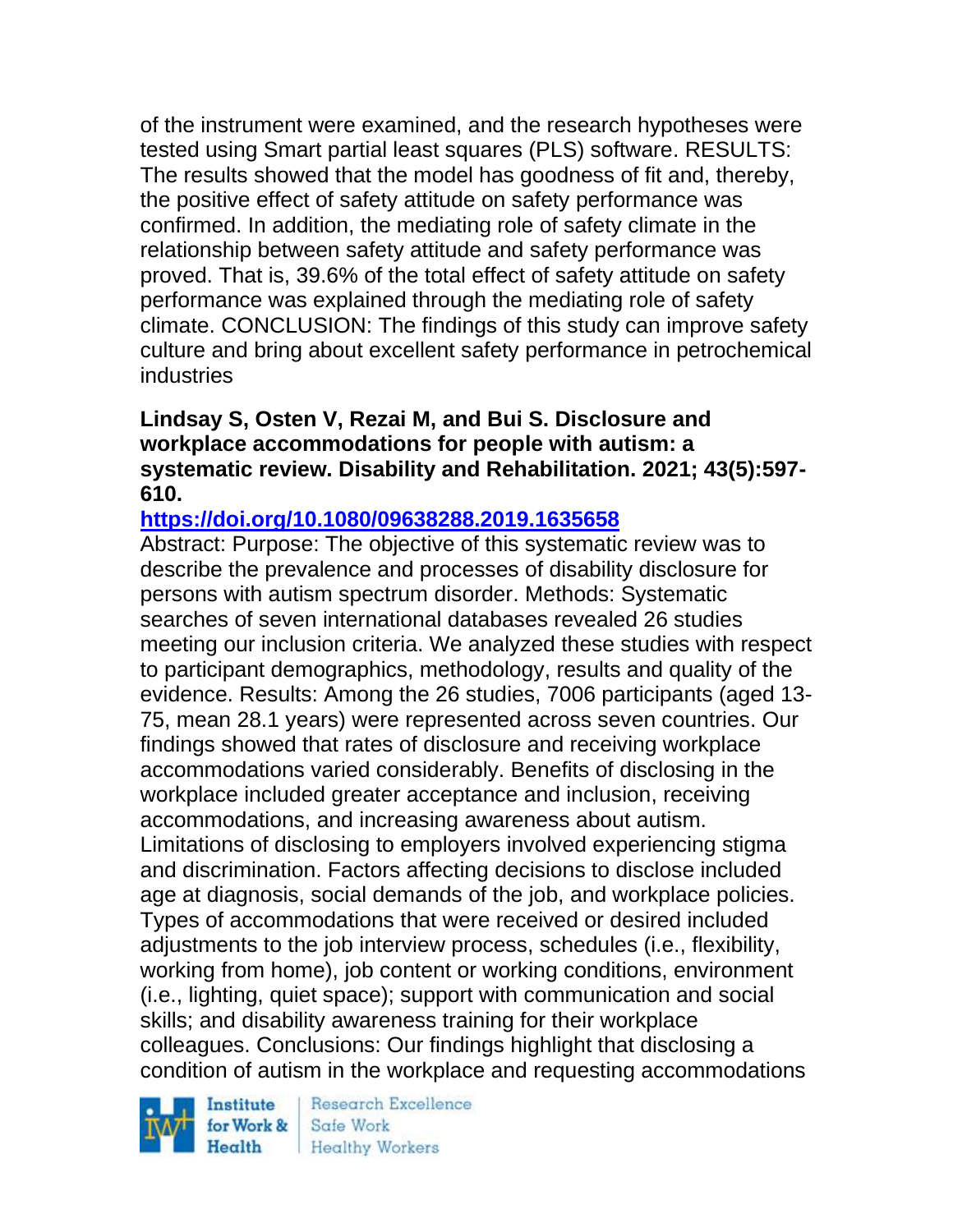is complex. More research is needed to explore processes of disclosing and accommodation and how these processes vary by autism sub-type, gender, and industry type. Implications for rehabilitation Clinicians and vocational Counselors should support people with autism to advocate for their needs in the workplace, including the potential benefits of disclosing their conditions so they can access accommodations that allow them to keep healthy and productive in workplace. Clinicians should recognize that people with autism spectrum disorder may have different workplace accommodation needs than those with other types of disabilities, in particular support with social and communication skills. Clinicians should aid people with autism to access resources and supports that are available to them to access workplace accommodations.

# **Moldovan HR, Manole I, Suru A, Butacu AI, Tatu AL, Lupu A, et al. Prevention of hand eczema among nurse apprentice (PREVEDERM): an interventional study. Annals of Work Exposures and Health. 2021; 65(2):167-175.**

**<https://doi.org/10.1093/annweh/wxaa122>** 

Abstract: BACKGROUND: Workers in the healthcare sector are at high risk of developing occupational hand eczema mainly due to frequent exposure to irritants and/or allergens. Amongst workers in healthcare, nurses are at higher risk of developing hand dermatitis. OBJECTIVES: To evaluate the effectiveness of a short educational intervention program in preventing occupational hand eczema in nurse apprentices, using two objective tools, namely TEWL and EH, and the HECSI score. METHODS: Data regarding professions, wet work exposure, activities performed during working hours, selfreported eczema were collected from 230 nurse students, divided in two study groups: the intervention and the control group (CG). The intervention group (IG) was given education about risks and proper skin care and was provided with cosmeceuticals to be used for skin care during hospital activity. The evaluation of skin properties was performed using questionnaires, HECSI score, measurement of transepidermal water loss (TEWL) and epidermal hydration (EH). RESULTS: A number of 139 apprentice nurses completed the study. Of those participants who completed the study, 19.1% from CG and 19.6% from IG reported, at T1, hand eczema in the last 3 months, while at T2 (3 months later), 59.52 % of the CG and only 11.34 %



**Research Excellence** Safe Work **Healthy Workers**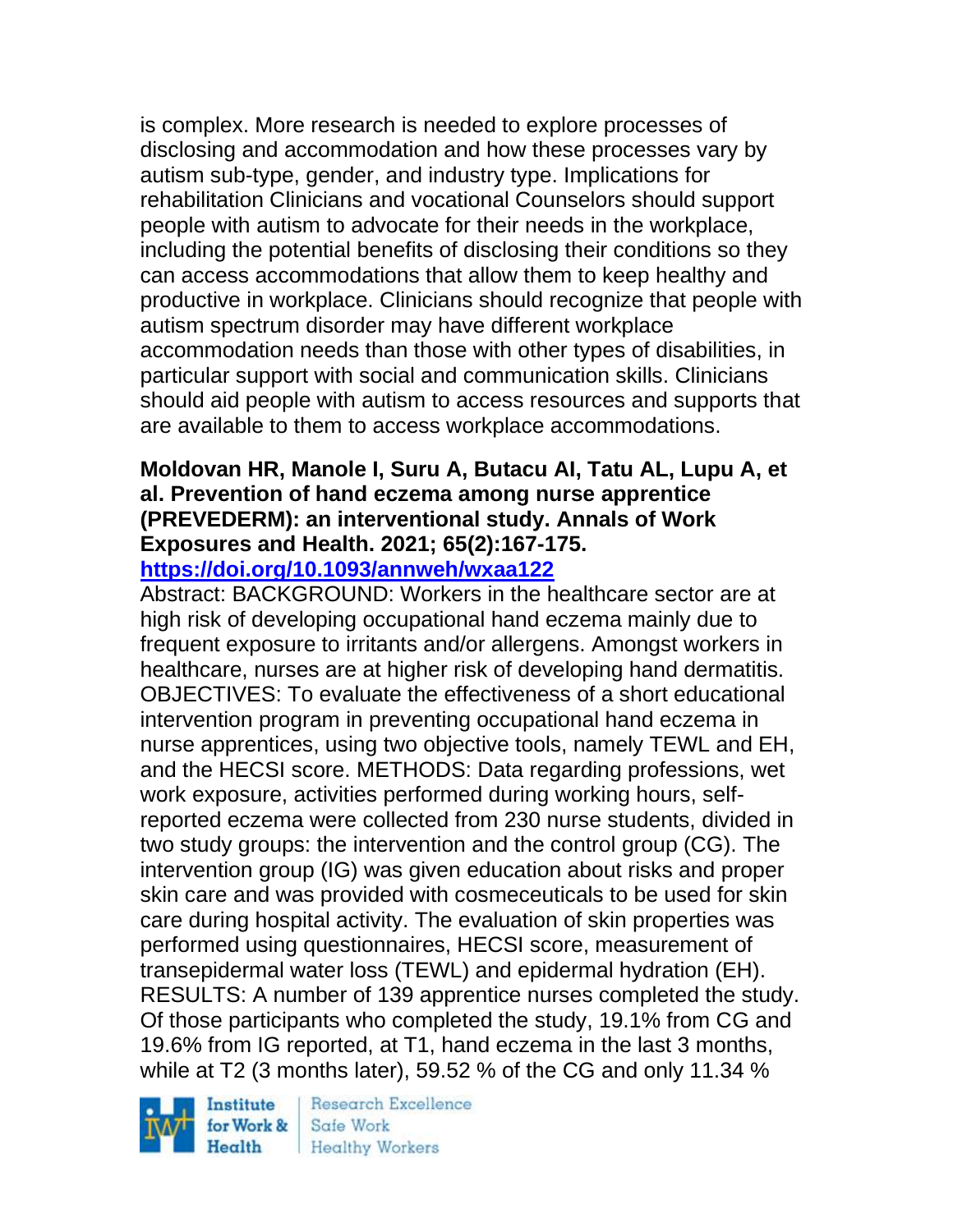from the IG stated having eczema in the last 3 months. In the IG, results showed an improvement of CM with 17% and of TEWL with 16%, with only a 0.5% improvement of CM in CG and a marked impairment of TEWL by 33%. CONCLUSION: Hand eczema is a common occupational dermatosis affecting the medical staff, even during apprenticeship. Early preventive training programs are effective in reducing the burden of occupational contact dermatitis

**Norval M, Zare M, Brunet R, Coutarel F, and Roquelaure Y. Contribution of situational operational leeway for ergonomic assessment in the evaluation of work situations. Theoretical Issues in Ergonomics Science. 2021; 22(2):139-160. <https://doi.org/10.1080/1463922X.2020.1785039>** 

**Stuber F, Seifried-Dubon T, Rieger MA, Gundel H, Ruhle S, Zipfel S, et al. The effectiveness of health-oriented leadership interventions for the improvement of mental health of employees in the health care sector: a systematic review. International Archives of Occupational & Environmental Health. 2021; 94(2):203-220.** 

**<https://doi.org/10.1007/s00420-020-01583-w> [open access]** Abstract: PURPOSE: An increasing prevalence of work-related stress and employees' mental health impairments in the health care sector calls for preventive actions. A significant factor in the workplace that is thought to influence employees' mental health is leadership behavior. Hence, effective leadership interventions to foster employees' (leaders' and staff members') mental health might be an important measure to address this pressing issue. METHODS: We conducted a systematic review according to the PRISMA statement (Liberati et al. 2009) and systematically searched the following databases: PubMed (PMC), Web of Science, PsycINFO (EBSCOhost), EconLit (EBSCOhost), and Business Source Premier (EBSCOhost). In addition, we performed a hand search of the reference lists of relevant articles. We included studies investigating leadership interventions in the health care sector that aimed to maintain/foster employees' mental health. RESULTS: The systematic search produced 11,221 initial search hits in relevant databases. After the screening process and additional literature search, seven studies were deemed eligible according to the inclusion criteria. All

Institute